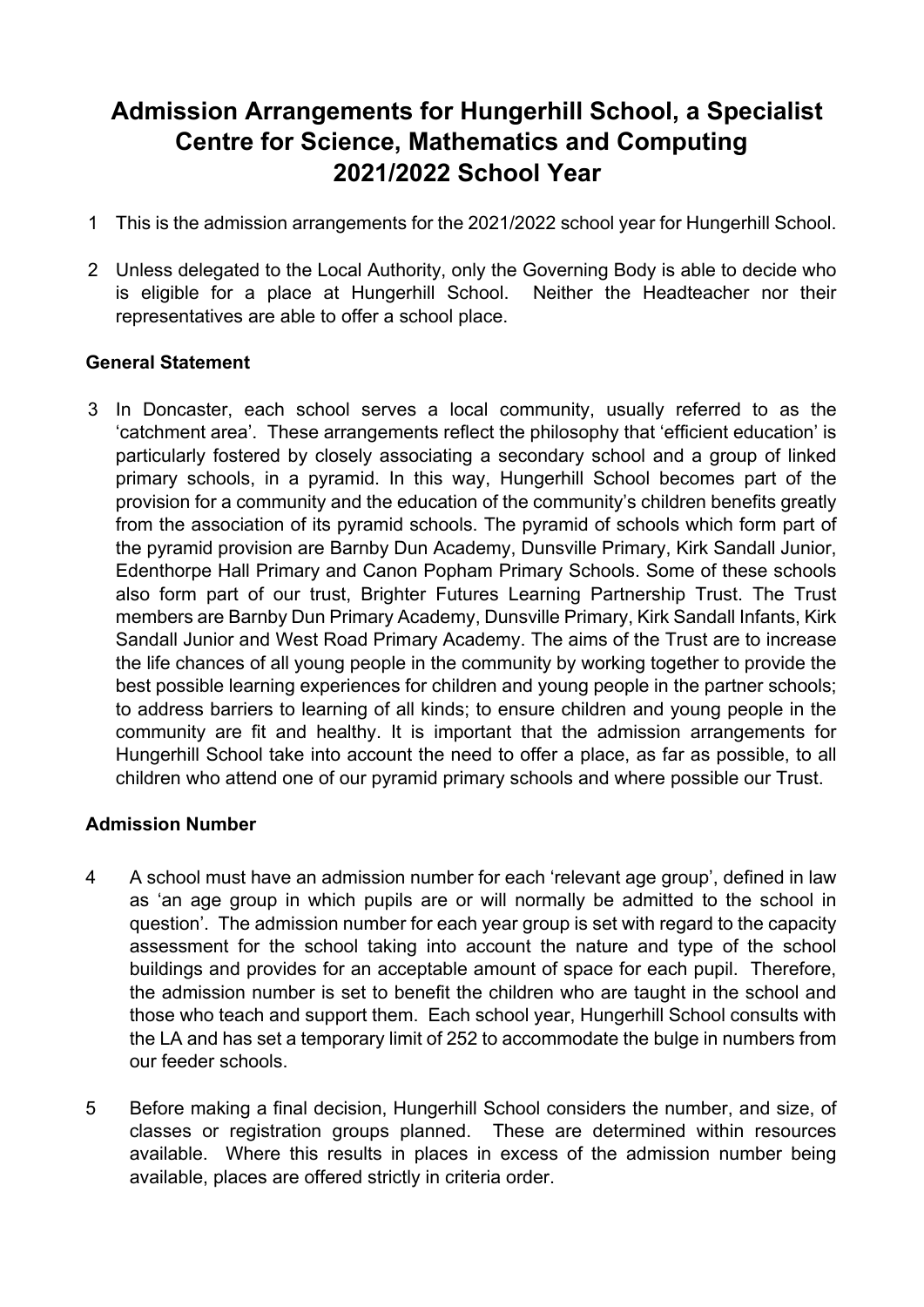6 In the case of the year of entry, a child may not normally be refused admission to Hungerhill School on the grounds of prejudice to efficient education or the efficient use of resources unless the number of applications for admission exceeds the admission number or a child is offered a school which is ranked higher on a Common Application Form<sup>i</sup> (CAF) under a Coordinated Admission Scheme<sup>ii</sup> (CAS).

# **Expressing A Preference - Year of Entry**

7 Applications for admission to a schools year of entry should be made in accordance with the relevant CAS.

# **Closing Date For Receipt Of Parental Preferences**

8 The closing dates for receipt of preferences for the year of entry are in accordance with the Authority's CAS.

Late applications are processed in accordance with the relevant CAS.

# **Eligibility For A Place At A School - Oversubscription Criteria**

9 This section outlines the criteria to be used to decide upon eligibility for a place where the number of preferences exceeds the admission limit.

 Preferences will be sorted in the order of the criterion outlined below. Each of the remaining criterion are applied in order of priority as tie breakers, with criterion f) being the final tie breaker.

# a) **Looked After Children or Previously Looked After Childreniii**

# b) **Catchment Area**

Children who are ordinarily residenti<sup>v</sup> in the catchment area of Hungerhill School.

For applications for the year of entry received by the closing date for late applications, a catchment area school will be determined in relation to the address at which the pupil is ordinarily resident on that date. Once a waiting list is formed, a child's place on that list will be updated in light of any new address.

# c) **Pyramid Partner Schools**

Children attending one of Hungerhill's family pyramid of schools (Barnby Dun Academy, Dunsville Primary, Kirk Sandall Junior, Edenthorpe Hall Primary and Canon Popham Primary Schools) for more than one academic year, and who have, on the closing date for late applications, attended one of these schools continuously for more than one year.

# d) **Trust Schools**

Children attending one of Hungerhill's trust schools (Barnby Dun Primary Academy, Dunsville Primary, Kirk Sandall Infant, Kirk Sandall Junior and West Road Primary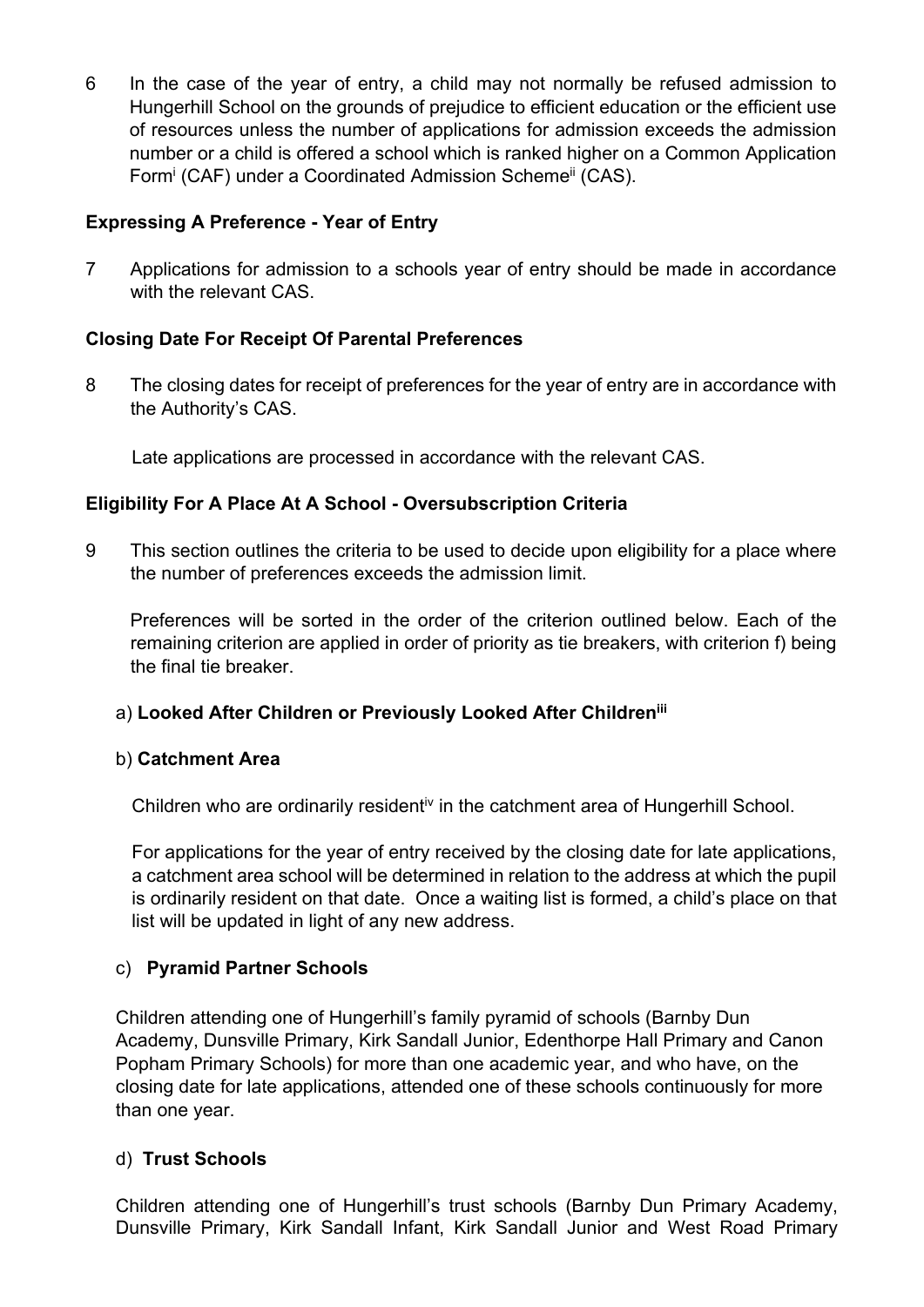Academy) for more than one academic year, and who have, on the closing date for late applications, attended one of these schools continuously for more than one year.

## e) **Siblings**

Children who are living within the same family unit (e.g. stepchildren) who will be attending the requested school, (excluding sixth form), at the point of admission.

Where there are insufficient places in the appropriate year group to enable all siblings from a family unit to be admitted, including twins, triplets, etc., priority for available places will be given in order of birth, eldest first.

## f) **Proximity**

Children who live nearest to the requested school measured in a straight line from the point of the front entrance of the pupil's place of ordinary residence, to the entrance nearest to the reception of Hungerhill School.

If two or more pupils live equidistant from the school, the distance each pupil lives by road from the preferred school will be measured and the place offered to the pupil who lives nearest by this means. In the event of this being equal (e.g. in the case of flats), places will then be decided by Random Allocation.

Measurements will be made using EMS for Windows provided by Capita Education Services and/or ArcView GIS provided by Environmental Systems Research Institute Inc or suitable substitute.

# **The Offer Of A Place At The School**

10 Decisions will be posted to parents in accordance with the Authority's CAS.

#### **Unsuccessful Applications**

11 Any parent whose child is not offered a school place for which they have expressed a preference has the right to an independent appeal.

#### **Waiting Lists**

- 12 Pupils will be added to the waiting list(s) of schools where they were refused a place and those schools were ranked higher on the CAF than the place offered. Places on the waiting list will be strictly prioritised in criteria order given above and will operate until the end of the autumn term.
- 13 Places will only be allocated from the waiting list when the number of pupils falls below the Admission Limit of the school. Whilst the waiting list is in operation, when a place does become available it will be allocated to the child at the top of the list on the day that the LA receive written confirmation of the vacancy.

#### **In Year Transfers**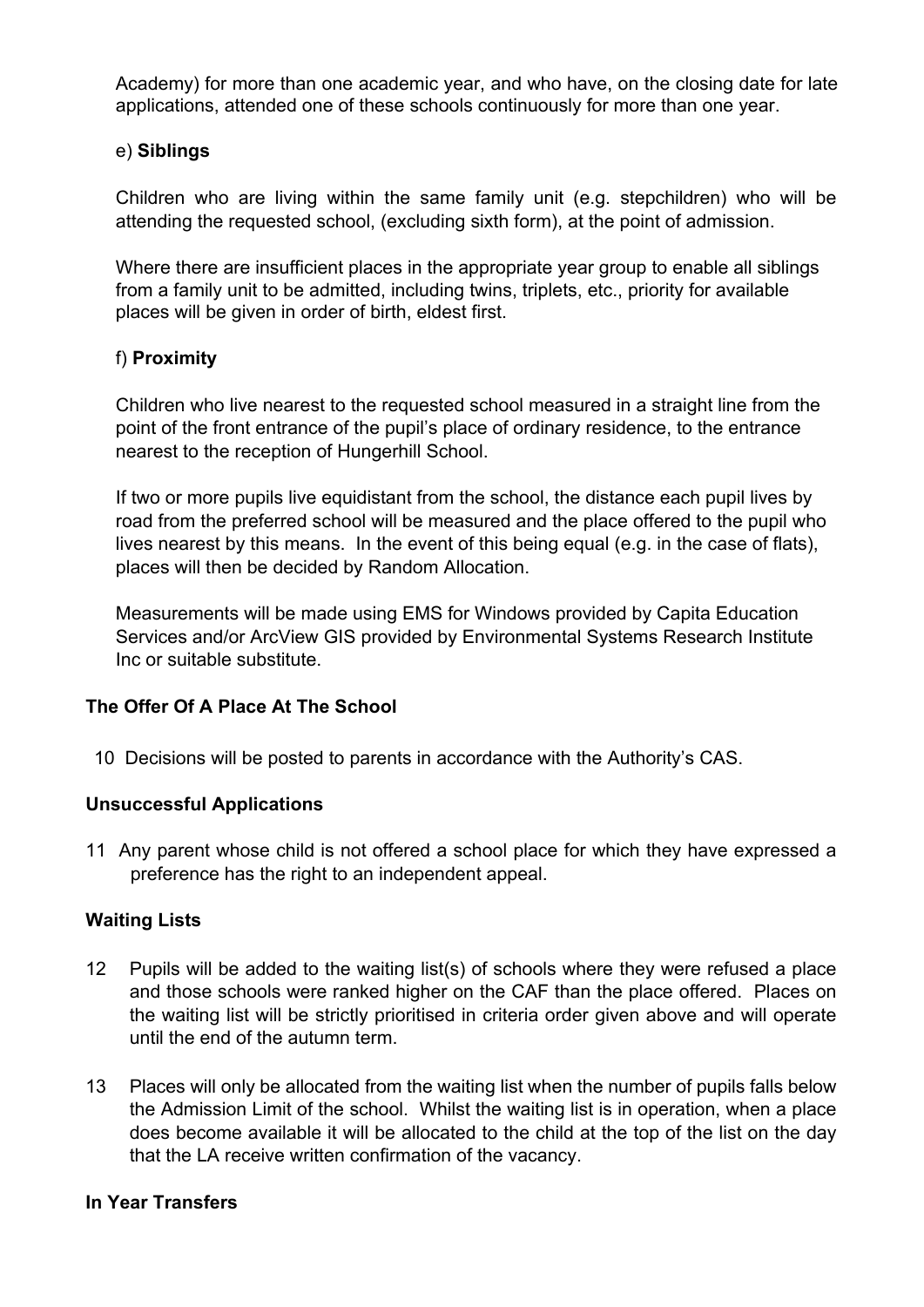- 14 Applications for admission outside of the normal admission round (In Year Transfers) are normally considered each school week. They should be made on the Authority's Common Application Form for In-Year Admission. The deadline for applications is Friday at 5.00pm.
- 15 Where there are sufficient places an application will normally be agreed unless specific circumstances apply<sup>v</sup>.
- 16 Where there are insufficient places for the number of applicants, all applications will be ranked in accordance with the criterion listed above and places awarded accordingly.
- 17 Where a place is not available, the application will normally be refused and the applicant will be offered the right of appeal to an independent appeals panel.
- 18 If a place is agreed, the Headteacher will, within two weeks of receiving confirmation from the LA of an offer of a place, determine a start date.
- 19 Pupils are normally admitted to a school at the start of the next new term other than with the prior approval of the Headteacher of the school or in circumstances beyond the parent's control, e.g. movement into the Borough.
- 20 Pupils are required to start at the school within two weeks of the start date offered and places cannot be held open beyond this period. Applicants must be in a position to take up a place within this stated period.
- 21 Repeat applications made for entry to the same year group at the same school will not be considered, unless there has been significant and material change to either the families or the schools circumstances, since a previous application, and this is relevant to the application for admission. Where information was known at the time of the original application or appeal, but parents chose not to use it, this will not be considered as additional information or a change in circumstances.
- 22 In accordance with DfE requirements, where a Fair Access Protocol has been adopted by the Council, pupils may be admitted under this protocol outside of the normal admission arrangements noted above.

#### **Independent Appeals**

- 23 If a place is not offered at a preferred school parents have the right of appeal to an Independent Appeal Panel formed in accordance with the legislation. Details of the appeals procedure will be sent to parents with their decision.
- 24 Parents who intend to make an appeal should normally submit a notice of appeal within 10 days of receiving the refusal letter to:

**Litigation and Education Section**, Directorate of Resources, Doncaster Council, Civic Office, Waterdale, Doncaster, DN1 3BU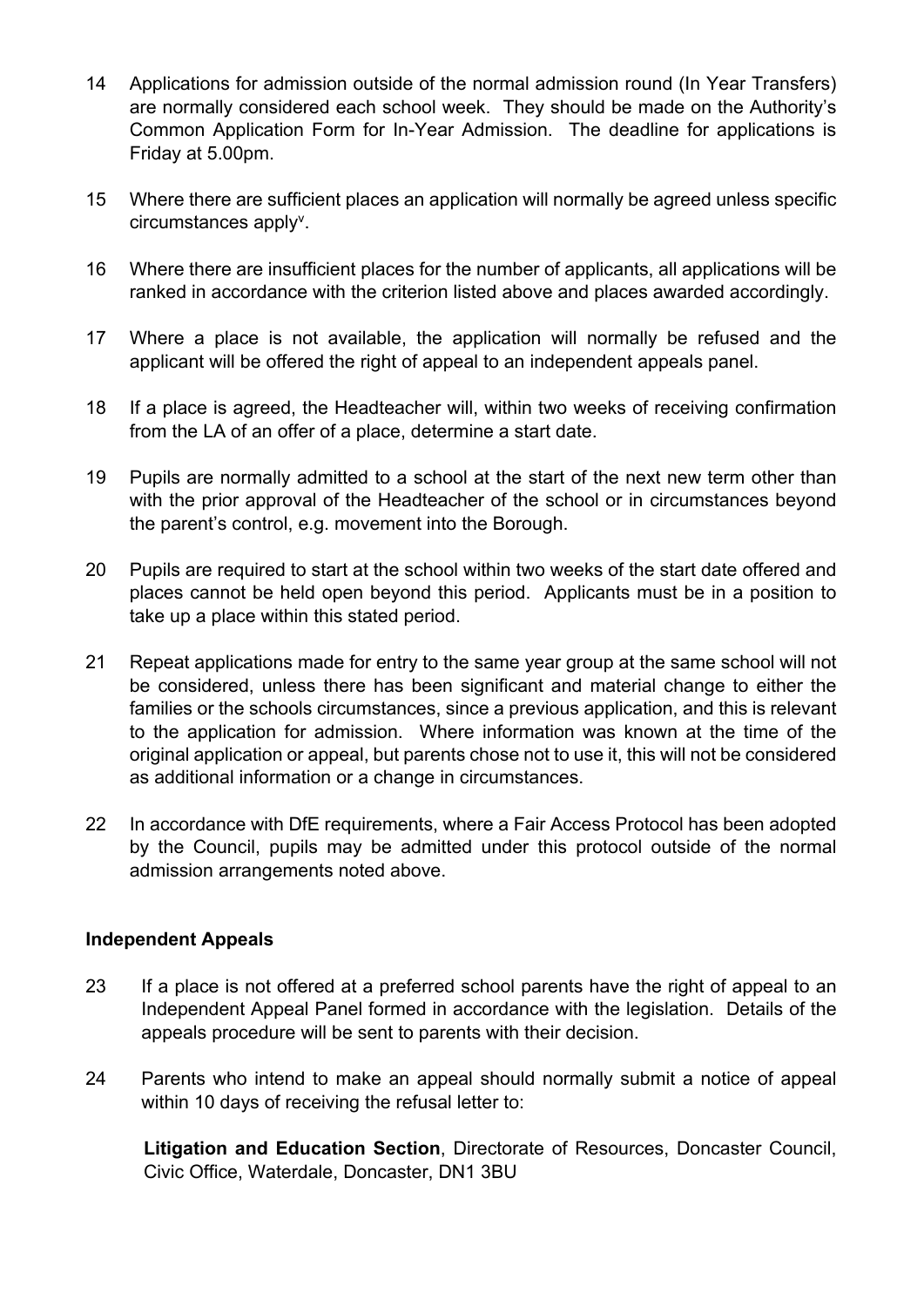# **General Information**

# **False Information**

Any place offered on the basis of a fraudulent or intentionally misleading application will be withdrawn, e.g. giving a false address. It is for parents to satisfy the LA of their circumstances as they apply to the admission criteria at the time of application.

#### **Multiple Addresses**

Where a child is resident with parents at more than one address, the address used for admission purposes shall be the place at which the child spends the majority of the school week (Monday to Friday) during term time. Where there is a clear 50/50 split, parents should decide.

# **Explanatory Notes**

## <sup>i</sup> **Common Application Form (CAF)**

This is a form used in the admission process on which parents express preferences for a school or schools.

#### ii **Co-ordinated Admissions Scheme (CAS)**

A scheme, determined by a local authority, for ensuring that a single offer of a place is communicated to parents who have applied for places during the normal admission round. Separate schemes apply in the case of primary and secondary admissions.

#### iii **Looked After Children or Previously Looked After Children**

A Looked After Child is a person under the age of 18 who is provided with accommodation by the local authority acting in its social services capacity, for a continuous period of more than 24 hours, by agreement with the parents or in accordance with Section 22 of the Children's Act 1989.

A Previously Looked After Child is a person under the age of 18 who, immediately after being looked after, became subject to an adoption order, a residence order (under section 8 of the Children Act 1989), or a special guardianship order (under section 14A of the Children Act 1989). Children looked after under an agreed series of short-term placements (respite care) are excluded.

#### iv **Ordinarily Resident**

Reference to where a child is ordinarily resident means that they are habitually and normally resident at their address, other than for occasional absences, for a settled purpose which is not solely to receive education. This will only be considered when they are living at their new address and waiting list place amended as necessary.